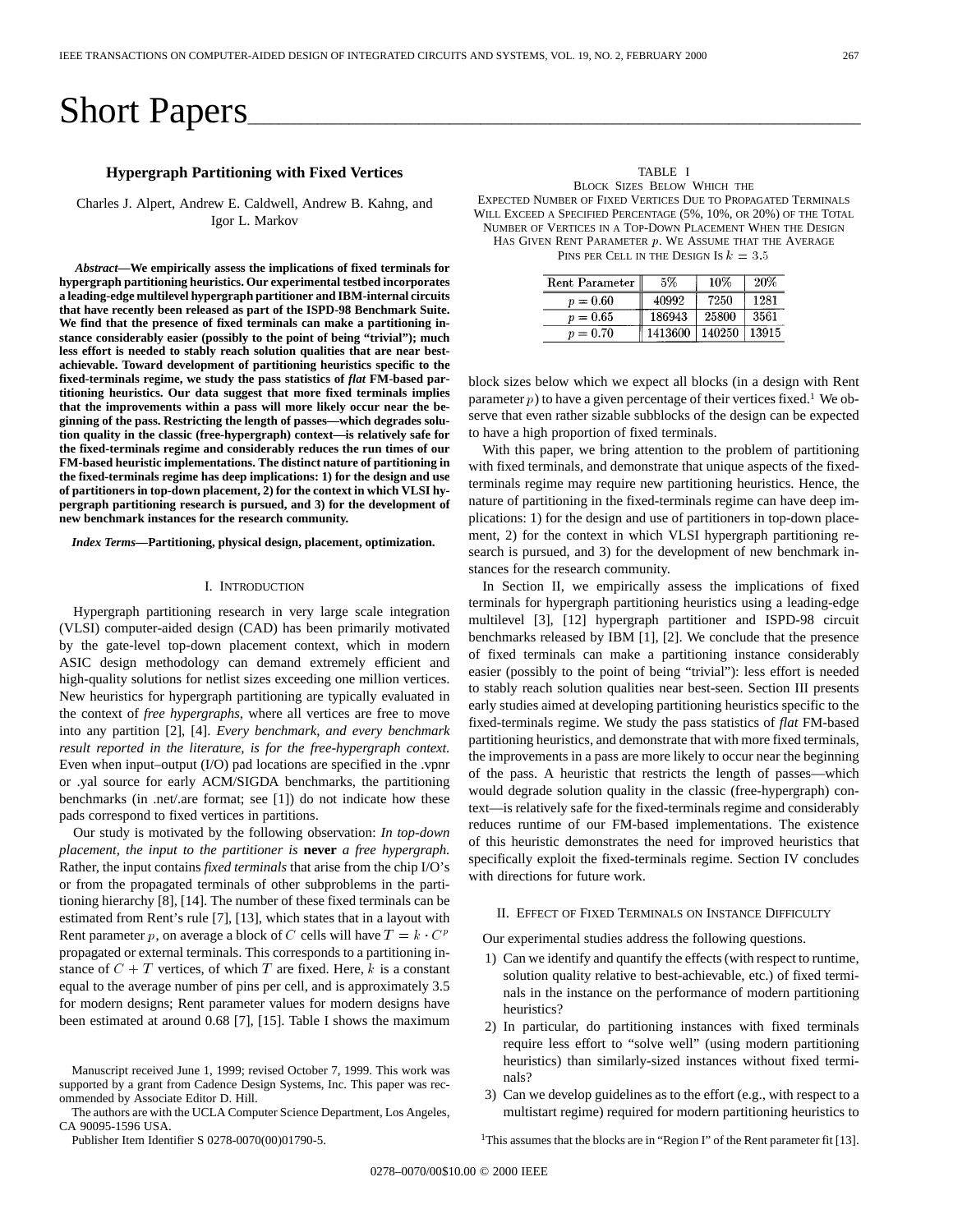

Fig. 1. Experimental results for IBM01 test case, actual cell areas, 2% balance tolerance. The four traces in each plot correspond to one, two, four, and eight starts of the multilevel partitioner. We report raw best solution costs (left column), normalized best solution costs (middle column), and total CPU times (right column) for both the "good" (upper row) and "rand" (lower row) regimes. In all plots, the given parameter is plotted against the percentage of fixed vertices in the instance.

achieve good partitioning solutions when a given proportion of vertices in the instance are fixed?

*Partitioner:* We use an internally developed partitioning engine that implements the *multilevel FM* approach described in [3] and [12]. Implementation details generally follow the parameters established in [3] (use of cluster-oriented iterative-improvement partitioner (CLIP) [9], heavy-edge matching, clustering ratio, etc.). The partitioning engine does not perform V-cycling as in [12], since we have determined that V-cycling is a net loss in terms of overall cost-runtime profile of our partitioner. The partitioning engine achieves solution quality and runtimes on a per-start basis that are somewhat better than those reported for  $ML_C$  [3] and  $hMetis$  [12] in the 1998 paper of Alpert [2] and on Alpert's web page [1]. This is confirmed by the experimental data reported in the next section.

*Test Data:* We have run experiments with the IBM01 through IBM05 test cases from the ISPD-98 Benchmark Suite developed by Alpert [1], [2]. We use actual areas of cells, and a 2% balance constraint. Because the cell areas vary considerably in the IBM benchmarks (there are often individual cells that occupy several percent of the total area [1]), there is little point in doing unit-area studies for the real-life placement context. Moreover, tight balance constraints are more appropriate to the top-down cell placement application.

*Experimental Protocol:* In our experiments we choose to fix a subset of random vertices from the netlist. We either: 1) fix the chosen vertices independently into random partitions (**rand** in Figs. 1 and 2) or 2) fix the chosen vertices according to where they are assigned in the best min-cut solution we could find for the instance when no vertices were fixed (**good**). For each of the resulting four regimes we fix a number of vertices equal to 0%, 0.1%, 0.5%, 1.0%, 2.0%, 5%, 10%, 15%, 20%, 30%, 40%, and 50% of the total number of vertices in the instance.2 We apply the multilevel CLIP FM engine noted in the previous subsection (using LIFO FM instead of CLIP FM results

2We *incrementally* fix additional vertices, e.g., all vertices fixed at 1.0% are also fixed at 2.0%.

in very similar results to what we report in this paper). A single *trial* applies this partitioner to the given partitioning instance for one, two, four, or eight independent starts and returns both the best cutsize obtained and the number of CPU seconds used. (All CPU times are for a 140 MHz Sun Ultra-1 workstation running Solaris 2.6.) All of our data represent averages of 50 trials.

*Experimental Results:* Figs. 1 and 2 show detailed results for the IBM01 and IBM03 test cases, respectively. All data shown are for experiments where fixed vertices are chosen randomly from the set of all vertices in the instance.

- Each figure contains six plots, with four traces in each plot corresponding to one, two, four, and eight starts of the multilevel partitioning engine.
- The upper ("good") row of each figure presents plots for the regime where all fixed vertices are consistent with the best solution that we know for the unconstrained (no fixed vertices) instance. The lower ("rand") row of each figure presents plots for the regime where the fixed vertices are randomly assigned to partitions.
- The left two plots in each figure show the *raw solution costs* (best cutsize obtained with the given number of starts, averaged over 50 trials) versus the percentage of fixed vertices.
- Plots in the middle column in each figure show the *normalized solution costs* versus the percentage of fixed vertices. In the "good" regime, the normalization is to a single constant value (since all instances have fixed vertices consistent with the same good solution), so the shape of the traces is similar to the plot of raw solution costs. However, in the "rand" regime, the raw solution costs increase drastically with the percentage of randomly chosen/fixed vertices, and each percentage of fixed vertices corresponds to a distinct partitioning instance. Thus, for each instance in the "rand" regime, solution costs are normalized to the best solution cost seen over all  $(1 + 2 + 4 + 8) \times 50 = 750$  starts of the multilevel partitioner for that instance.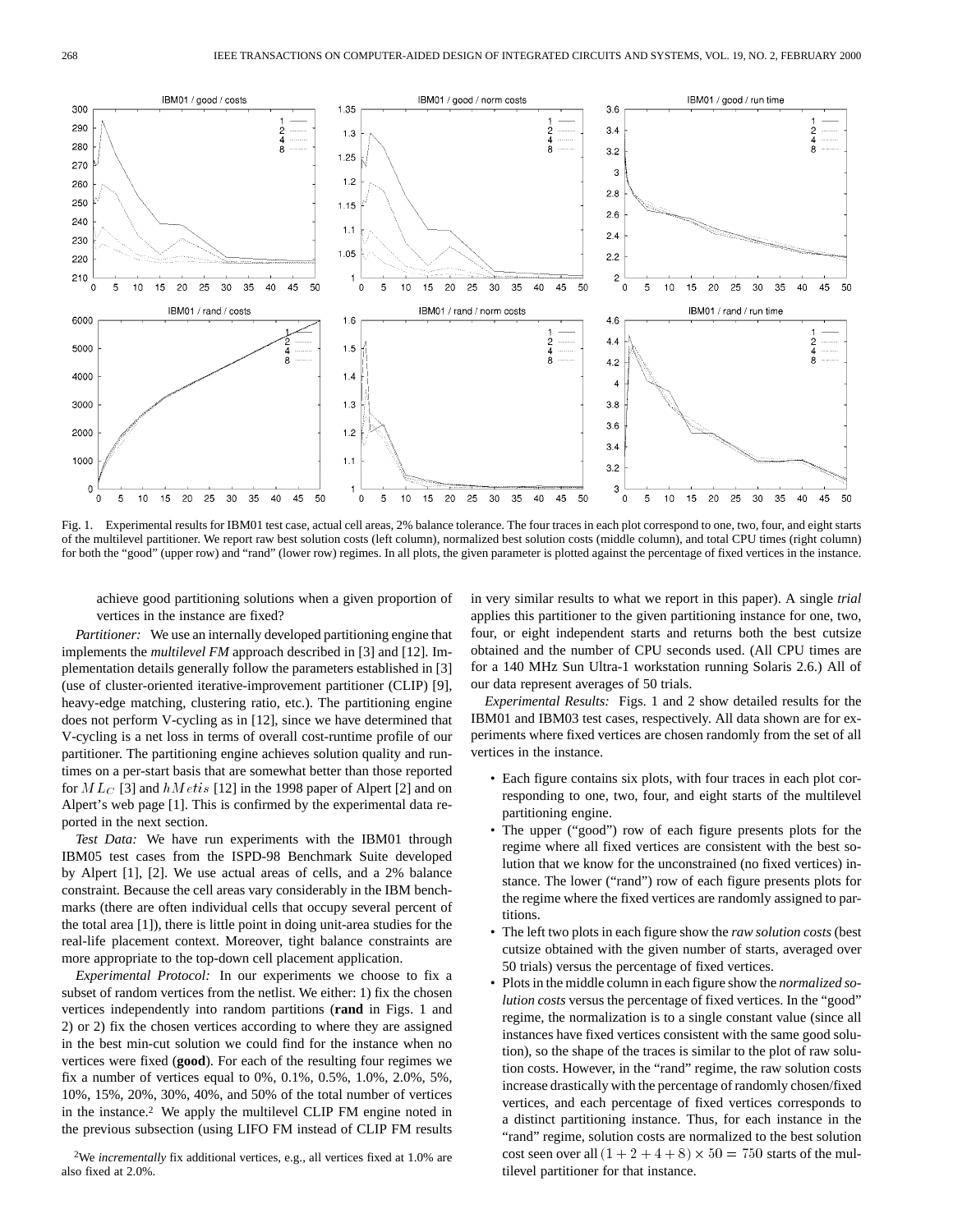

Fig. 2. Experimental results for IBM03 test case, actual cell areas, 2% balance tolerance. The four traces in each plot correspond to one, two, four, and eight starts of the multilevel partitioner. We report raw best solution costs (left column), normalized best solution costs (middle column) and total CPU times (right column) for both the "good" (upper row) and "rand" (lower row) regimes. In all plots, the given parameter is plotted against the percentage of fixed vertices in the instance.

• The right two plots in each figure show the *per-start CPU time* versus the percentage of fixed vertices.

We performed similar experiments where fixed vertices are chosen randomly from the set of identified I/O's (pads) in the netlist.3 However, we do not discuss these results, for several reasons. First, the number of I/O's is typically very small (less than one percent of all vertices). Second, for those percentages of fixed vertices that could be chosen from I/O's we could find no difference in any experiment between fixing identified I/O's and fixing random vertices. Finally, for the vast majority of hierarchical block partitioning instances in top-down placement, the fixed terminals do not correspond to chip I/O pads anyway.

Results for other IBM benchmarks looked similar. From the Figures, we make the following observations.

- The raw solution costs<sup>4</sup> indicate that as more fixed vertices are (randomly) selected and assigned to partitions, the achievable solution cost increases rapidly. This addresses the first experimental question: the presence of fixed vertices matters.
- The normalized solution costs indicate that if the netlist has many terminals fixed in partitions (which is what we believe distinguishes real-life partitioning instances generated during top-down placement), then the partitioning problem is indeed "easy."
	- When 0% of the vertices are fixed in partitions, more starts (e.g., four or eight) are required for the average best cutsize to approach the value that the multilevel partitioner is capable of achieving for the given instance.
	- When larger percentages of the vertices are fixed in partitions, fewer starts (e.g., one or two) are required for the average best cutsize to approach the "good solution cost."

<sup>3</sup>When the fixed vertices are chosen from pads in the netlist, the percentage is limited by the total number of pads, and we do not fix any further vertices.

- In the normalized traces, the curves are "flatter" (and there is less difference between the one-start and eight-start traces) as the percentage of fixed vertices increases.
- In all of our experiments, an instance with 20% or more vertices fixed is essentially solvable to very high quality in one or two starts, i.e., further starts are unnecessary. This suggests that most hierarchical block partitioning instances in placement are easy; recall Table I from Section I.5
- Runtimes decrease substantially when the percentage of fixed vertices increases; this is expected since the partitioner has less freedom and a smaller number of movable vertices.
- Solution quality for "good" instances, and runtime for "rand" instances, are nonmonotonic in the percentage of fixed vertices. We suspect that this indicates "relatively overconstrained" instances where the inflexibility of the instance hurts the ability of the partitioner to find "trajectories to good solutions" more than it helps the partitioner by reducing the solution space. An interesting direction for future work is to attempt to demonstrate this effect. As discussed below, the data also suggest that current partitioning technology is not well-tuned to the fixed-terminals regime.

#### III. TOWARD PARTITIONERS FOR THE FIXED-TERMINALS REGIME

A motivating observation is that in the absence of sufficient fixed terminals, FM may occasionally produce passes in which nearly every vertex is moved. Recall that during an FM pass, vertices are moved one at a time until each vertex has been moved; for bipartitioning, all vertices have been "flipped" when the end of the pass is reached. Then, the best solution found during the pass (i.e., best prefix of the move sequence) is restored. Any move "undone" in this process has essentially

<sup>&</sup>lt;sup>4</sup>These raw solution costs suggest that our multilevel partitioner is (at least) on par with [3] and [12] in terms of solution quality.

<sup>5</sup>The benefit from additional starts decreases more noticeably in the "rand" regime than in the "good" regime. Since propagated terminals are not likely assigned to their ideal locations, the benefit from starts in the top-down placement context is likely somewhere between the "rand" and "good" portraits.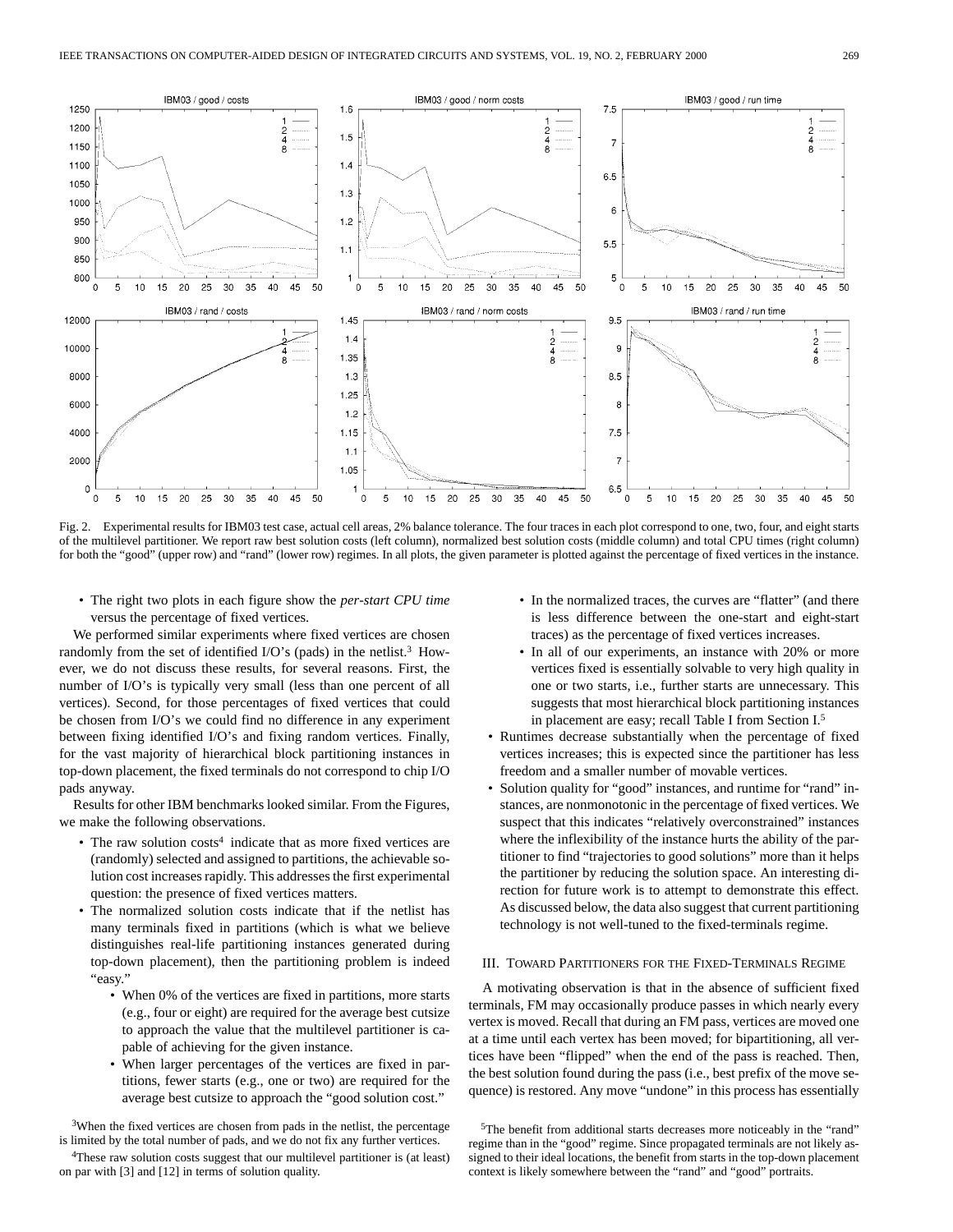**Percent Fixed Terminals** Testcase  $0\%$  $5\%$  $15%$  $20\%$  $30%$  $50%$ 10%  $12.0,20.5\%$  |  $12.6,10.8\%$  $9.9.9.1%$  $8.0.4.8\%$  $6.1, 2.6\%$  $4.6,0.8\%$ IBM01 8.9,7.6%  $\overline{\text{IBM}02}$  $9.6, 12.4\%$ 8.3,10.0%  $8.1, 6.1\%$  $7.7, 3.7\%$  $6.7, 2.7\%$  $6.7, 2.4\%$  $6.4, 3.2\%$ IBM03 10.4,6.8%  $9.8, 6.5\%$  $8.3,5.7\%$  $7.6,4.8\%$  $6.4, 3.3\%$  $6.4.4.1\%$  $6.0, 3.7\%$ IBM04 12.9.8.3% 10.9,7.0%  $9.9,4.4\%$  $7.4,3.5\%$  $8.1, 2.6\%$  $7.4,3.5\%$  $6.1, 1.0\%$ 13.0,4.7%  $\boxed{10.1, 4.0\% \mid 8.6, 3.5\% \mid 7.9, 2.3\% \mid}$ IBM05  $32.6,37.0\%$  $16.4,\!5.3\%$  $5.3, 1.5\%$ 

TABLE II AVERAGE NUMBER OF PASSES PER RUN AND AVERAGE PERCENTAGE OF NODES MOVED PER PASS (EXCLUDING THE FIRST PASS), FOR 50 RUNS OF LIFO-FM

Partitions are allowed to deviate from exact bisection by 2%.

TABLE III EFFECTS OF CUTTING OFF ALL PASSES (AFTER THE FIRST PASS) AT THE GIVEN MOVE LIMIT DURING LIFO-FM PARTITIONING

| Test  | Max %             | Percent Fixed Terminals |               |               |               |              |              |  |
|-------|-------------------|-------------------------|---------------|---------------|---------------|--------------|--------------|--|
| case  | to move           | 0%                      | 5%            | $10\%$        | 20%           | 30%          | $50\%$       |  |
| IBM01 | nolimit           | 596.2(2.81)             | 1274.7(2.8)   | 1041.8(2.03)  | 513.8(1.51)   | 303.4(1.09)  | 247.0(0.724) |  |
|       | $50\%$            | 855.9(1.66)             | 1458.1(1.84)  | 1027.3(1.62)  | 555.2(1.28)   | 290.3(0.999) | 244.6(0.672) |  |
|       | 25%               | 959.4(1.49)             | 1702.8(1.5)   | 1249.1 (1.26) | 521.7(0.98)   | 297.4(0.77)  | 245.0(0.593) |  |
|       | 10%               | 1233.6(1.47)            | 1811.4(1.39)  | 1435.3(1.18)  | 514.7(0.832)  | 298.0(0.665) | 242.8(0.496) |  |
|       | $5\%$             | 1533.9(1.61)            | 2154.7(1.41)  | 1707.7(1.21)  | 631.5(0.845)  | 305.4(0.639) | 247.4(0.462) |  |
| IBM03 | nolimit           | 1929.7(4.46)            | 2544.7(4.03)  | 2867.0(3.31)  | 1709.0(2.22)  | 1509.8(2.1)  | 1713.3(1.8)  |  |
|       | $50\%$            | 2327.9(3.61)            | 2831.0(3.22)  | 2870.5(2.62)  | 1666.8(2.01)  | 1524.5(2.11) | 1811.2(1.94) |  |
|       | 25%               | 2160.5(2.56)            | 2896.8 (2.75) | 2643.2(2.32)  | 1729.3(1.72)  | 1653.0(1.88) | 1412.7(1.45) |  |
|       | $\overline{10\%}$ | 2250.4(2.35)            | 2967.4 (2.25) | 3054.5(1.95)  | 1403.2(1.37)  | 1456.1(1.41) | 1728.1(1.37) |  |
|       | $5\%$             | 2198.7(2.17)            | 2985.4(2.05)  | 3100.4(1.98)  | 1634.4(1.3)   | 1711.6(1.4)  | 1633.3(1.25) |  |
| IBM05 | nolimit           | 3455.6(18.7)            | 3324.3(9.53)  | 2461.4(7.21)  | 1972.1(4.48)  | 1854.3(4.07) | 1793.5(2.16) |  |
|       | $50\%$            | 4726.8 (7.96)           | 3254.0(6.43)  | 2486.2(4.94)  | 1979.4(3.83)  | 1857.6(3.28) | 1793.3(2.23) |  |
|       | 25%               | 4954.4(6.31)            | 3336.3(5.99)  | 2432.0(4.37)  | 1970.3(3.11)  | 1856.2(2.57) | 1793.2(1.75) |  |
|       | $10\%$            | 5234.6(6.31)            | 3528.6(4.72)  | 2545.3(3.93)  | 1991.8 (2.45) | 1850.6(2.25) | 1793.0(1.48) |  |
|       | $5\%$             | 5730.7(6.51)            | 3676.0(5.99)  | 2576.1(4.06)  | 2010.5(2.45)  | 1849.8(2.06) | 1794.0(1.47) |  |

Partitions are allowed to deviate from exact bisection by 2%. Data is expressed as average cut (average CPU time). CPU seconds measured on a 300-MHz Sun Ultra-10.

been wasted. Without terminals, FM will occasionally produce passes in which almost no moves are wasted—the pass flips almost all vertices between partition zero and partition one. However, if there are sufficiently many vertices adjacent to fixed terminals, such a "near-flip" is very unlikely to be improving. Table II documents the average number of passes per run and the average percentage of vertices moved per pass: increasingly higher percentages of the moves in the FM passes are wasted as the proportion of fixed terminals increases. This strongly suggests that in the fixed-terminals regime, FM-style heuristics can profitably impose a hard cutoff on pass lengths.

Since the first FM pass traditionally begins with a random partitioning, many vertices will be moved, regardless of the number of fixed terminals. However, we may limit the number of moves per pass—after the first pass—in order to reduce overhead when the best solution found is near the beginning of the pass. Table III documents the effects on average cutsize and average CPU time for single LIFO FM starts, when FM passes are cut off after 50%, 25%, 10%, or 5% of the moves have been made. For instances without sufficient terminals, early stopping has a detrimental effect on solution quality, but with sufficient terminals no effect on solution quality is seen. In all cases, limiting the number of moves in a pass improves runtime without noticeable impact on solution quality. A surprising observation is that current partitioners appear to struggle when faced with only a small proportion (e.g., 5% or 10%) of fixed terminals. Because all terminals are fixed in a "good" location and because fixed terminals are added only to produce problems with a higher percentage of fixed vertices, any solution for the cases of 20% or 0% fixed is also feasible for the case of 10% fixed. The fact that the partitioner produces better results for both the 20% and the 0% cases than for the 10% case on IBM01 and IBM03 may point to a failing of current partitioners on those instances.

# IV. TOWARD BENCHMARKS FOR THE FIXED-TERMINALS REGIME

Our experiments indicate that the nature of the partitioning problem may be changed by the presense of sufficiently many terminals. Since several effects cannot be presently explained, further research is required. To facilitate collaborative research on partitioning with fixed terminals, we propose a new type of benchmarks that capture sufficient information to make them a reasonable substitute to partitioning calls from running a top-down placer. We require the following features.

- Multiple partition geometries and capacities, fixed modules and terminal propagation, in virtually any combination. Sufficiently intelligent parsers will not require redundant information.
- Flexible balance constraints represented using absolute or relative (percentage) semantics.
- Straightforward facilities to represent "multibalanced" partitioning problems where each module supplies the same number  $(k > 1)$  of resource types.<sup>6</sup> A corresponding set of k capacities and tolerances must be specified for each partition. In a new "multi-area" file type, each "area" corresponds to a given resource type; this is a straightforward extension of the are file format with multiple module "areas" repeated on the same line.
- Flexible assignment of fixed terminals to partitions, which enables study of placement-specific partitioning objectives.7 Terminals can be assigned to regions or to exact locations (via degenerate regions). Terminals can also be fixed in more than one

7For example, based on net bounding boxes and Steiner tree estimators, etc.

<sup>&</sup>lt;sup>6</sup>A hypothetical example with  $k = 3$  might include cell area, cell pin count, and cell power dissipation resource types—all of which must be evenly distributed between the partitions.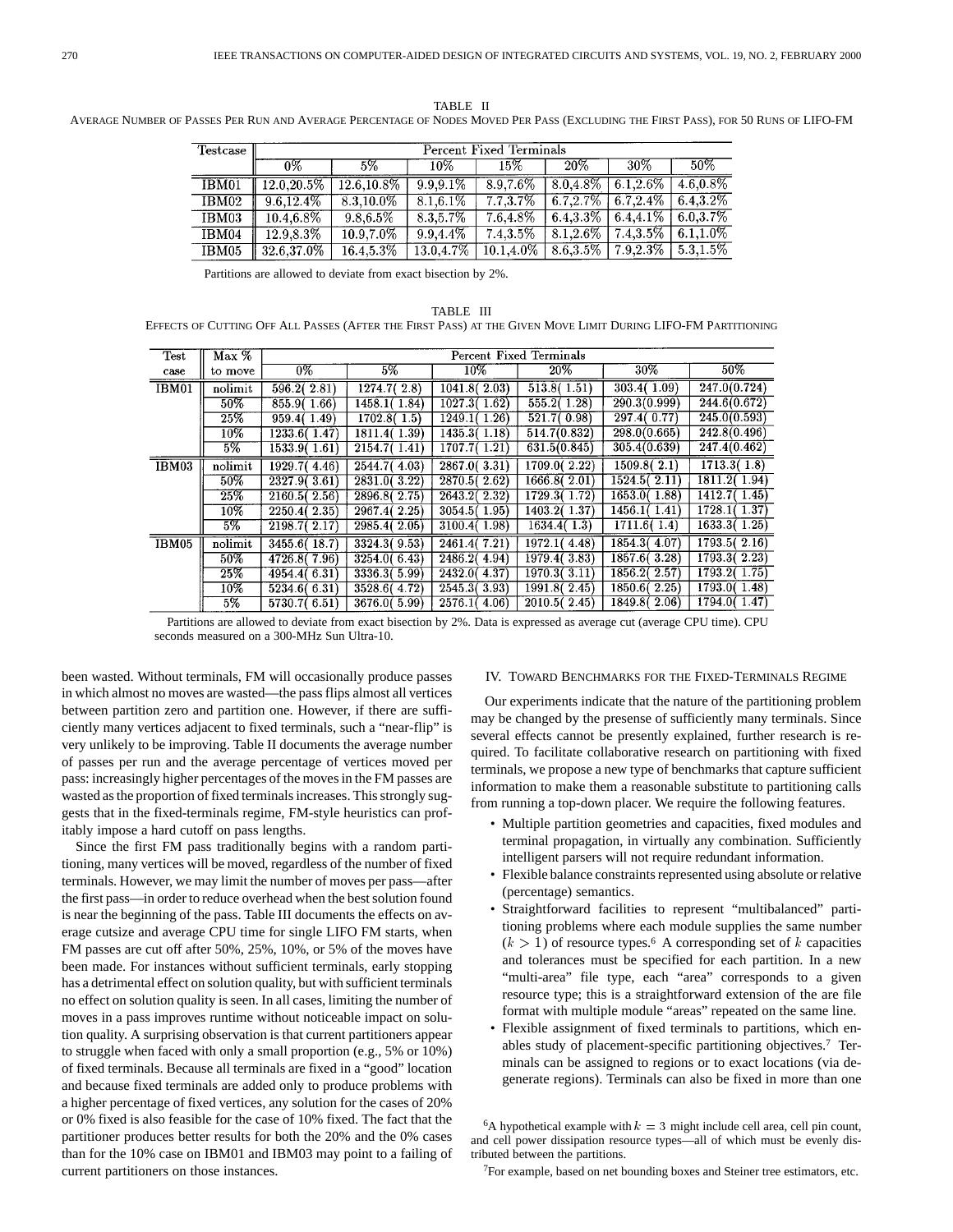partition while still retaining their "atomic" nature, i.e., the multiple assignment is interpreted as an "or." For example, a propagated terminal can be fixed in the two left-side quadrants of a quadrisection instance, so that the partitioner is free to assign it to either left-side quadrant.

Detailed descriptions of new file formats are available in the Gigascale Silicon Research Center (GSRC) bookshelf for VLSI CAD algorithms [5] on the Web.

As a starting point in the development of a new benchmark suite, the IBM Corporation has supplied  $(x, y)$  location data for each cell and pad, corresponding to the actual placements of circuits in the ISPD-98 Benchmark Suite. From these placements, we develop partitioning instances with fixed terminals as follows.<sup>8</sup> A *block* is defined by a rectangular axis-parallel bounding box. An axis-parallel *cutline* bisects a given block. Each cell contained in the block induces a *movable vertex* of the hypergraph. Each pad adjacent to some cell in the block induces a zero-area *terminal* vertex of the hypergraph, fixed in the closest partition; adjacent cells not in the block similarly induce terminal vertices. From the placement of each IBMxx benchmark circuit, we extract four benchmark netlists IBMxxA–IBMxxD, each with two sets of terminal assignments (corresponding to vertical and horizontal cutlines). Each partitioning instance is named with the level at which it occurs (L0, L1, etc.) and the partitioning choices at higher levels which define it.9 Obviously, there are many possible regions that could be defined by laying a slicing floor plan over the placement. We believe that our methodology for generation of benchmark instances allows us to select a manageable set of instances that reflects the top-down placement process while achieving a wide range of sizes and other instance characteristics. Parameters of the resulting instances are summarized in Table IV, showing the size of the largest cell in the instance as a percentage (Max%) of the total cell area. Also, both: 1) the number of "pads" and 2) the number of external nets (nets that are incident to at least one "pad") are given. Our construction creates more "pad" vertices in the hypergraph than there are external nets (the latter correspond to propagated terminals, as in [8]). This does not affect the partitioning problem since "pads" have zero areas. We have verified that the numbers of external nets in our benchmarks correspond reasonably to the statistics in Table I. The benchmarks can be downloaded from [5] together with information about best known solutions, partitioner run times for hMetis-1.5.3 [12], etc.

# V. CONCLUSIONS AND ONGOING WORK

We have empirically demonstrated a mismatch between the top-down placement context and current directions in VLSI CAD hypergraph partitioning research and benchmarking. We point out how easy the partitioning problem becomes when fixed terminals are present. We believe that there is a great deal of work remaining to be done in the area of extremely fast partitioning for the fixed-terminals regime, i.e., the real-world placement context.

Our early efforts have entailed per-pass analyses of *flat* FM-based partitioning heuristics, confirming that the presence of fixed terminals limits the improvements in a pass to moves made at the beginning of the pass. Imposing hard cutoffs on pass length—which degrades solution quality in the classical "free-hypergraph" context—is relatively safe in the presence of terminals, and considerably reduces runtime of our FM-based implementations.

TABLE IV PARAMETERS OF NEW BENCHMARKS WITH FIXED TERMINALS

| Circuit                  | Cells  | Pads  | ExtNets | Nets   | Pins   | Max%  |
|--------------------------|--------|-------|---------|--------|--------|-------|
| IBM01A.L0                | 12506  | 246   | 246     | 14111  | 50566  | 6.37  |
| IBM01B_L1_V0             | 6388   | 1392  | 761     | 7384   | 27236  | 9.34  |
| IBM01C_L1_V1             | 6121   | 1377  | 763     | 7370   | 26951  | 10.03 |
| IBM01D_L3_C11-33         | 6739   | 2155  | 1227    | 7330   | 28661  | 9.54  |
| IBM06A_L0                | 32332  | 166   | 166     | 34826  | 128182 | 13.56 |
| IBM06B_L1_V0             | 13245  | 4360  | 1867    | 14786  | 58809  | 17.28 |
| IBM06C_L1_V1             | 19094  | 4086  | 1851    | 21824  | 81997  | 16.11 |
| IBM06D_L3_C11-33         | 10314  | 7553  | 3482    | 12438  | 55640  | 18.88 |
| IBM09A_L0                | 53110  | 285   | 285     | 60902  | 222088 | 5.42  |
| IBM09B_L1_V0             | 23461  | 28764 | 40003   | 47740  | 192358 | 5.49  |
| IBM09C.L1.V1             | 29649  | 23211 | 40038   | 53040  | 204928 | 5.45  |
| IBM09D_L3_C11-33         | 25099  | 27303 | 40137   | 49200  | 195924 | 5.50  |
| IBM10A_L0                | 68685  | 744   | 744     | 75196  | 297567 | 4.80  |
| IBM10B_L1_V0             | 25467  | 4971  | 3459    | 30072  | 115065 | 6.91  |
| IBM10C_L1_V1             | 43231  | 5260  | 3506    | 48246  | 197408 | 5.78  |
| IBM10D_L3_C11-33         | 26954  | 9376  | 6556    | 31529  | 129409 | 6.09  |
| IBM11A_L0                | 70152  | 406   | 406     | 81454  | 280786 | 4.48  |
| IBM11B_L1_V0             | 33506  | 4970  | 3323    | 40623  | 142760 | 6.40  |
| IBM11C_L1_V1             | 36646  | 5036  | 3291    | 43935  | 152703 | 6.29  |
| IBM11D_L3_C11-33         | 30971  | 9968  | 6068    | 36273  | 129724 | 6.92  |
| IBM12A_L0                | 70439  | 637   | 637     | 77240  | 317760 | 6.43  |
| IBM12B_L1_V0             | 38904  | 5233  | 3669    | 43660  | 179596 | 9.17  |
| IBM12C.L1.V1             | 31544  | 5218  | 3610    | 36907  | 152863 | 9.90  |
| IBM12D_L3_C11-33         | 27490  | 12411 | 8101    | 33215  | 142965 | 8.59  |
| IBM13A_L0                | 83709  | 490   | 490     | 99666  | 357075 | 4.23  |
| IBM13B <sub>-L1-V0</sub> | 40582  | 6589  | 3578    | 49757  | 179870 | 6.09  |
| IBM13C_L1_V1             | 43127  | 5895  | 3586    | 53246  | 196549 | 6.41  |
| IBM13D_L3_C11-33         | 37193  | 12745 | 7754    | 45756  | 171864 | 6.42  |
| IBM16A_L0                | 182980 | 504   | 504     | 190048 | 778823 | 1.89  |
| IBM16B_L1_V0             | 99102  | 9083  | 5200    | 103816 | 432680 | 2.88  |
| IBM16C_L1_V1             | 83884  | 10491 | 5211    | 91190  | 375500 | 2.81  |
| IBM16D_L3_C11-33         | 65041  | 18326 | 8581    | 70899  | 300966 | 2.82  |
| IBM17A_L0                | 184752 | 743   | 743     | 189581 | 860036 | 0.94  |
| IBM17B_L1_V0             | 100763 | 10834 | 6684    | 106877 | 485785 | 1.58  |
| IBM17C.L1.V1             | 84015  | 12290 | 6716    | 89052  | 409926 | 1.19  |
| IBM17D_L3_C11-33         | 51714  | 23033 | 11444   | 58988  | 263516 | 2.10  |

An open and rather pragmatic issue is whether faster algorithms can be developed that exploit the presence of fixed terminals, e.g., in top-down placement. Further analysis of the effects of fixed terminals may be useful. In particular, it is not yet clear how to measure the "strength" of fixed terminals, or alternatively the "degree of constraint" in particular problem instances. While our experiments fix random terminals from known hypergraphs where most vertices have low degree, it is always possible to fix vertices of very high degree to yield qualitatively different problem instances with similar numbers of fixed terminals. Indeed, a bipartitioning instance with an arbitrary number/percent of fixed terminals can be represented by an equivalent instance with only two terminals, by clustering all terminals fixed in a given partition into one single terminal. For common partitioning heuristics, such a representation is likely to be just as easy or hard as the original instance; we, therefore, need to quantify the "degree of constraint" in an invariant way. Additional points of interest in partitioning with fixed terminals include: 1) determining whether multiway partitioning is as affected by fixed terminals and 2) confirming the existence of "relatively overconstrained" instances. Our new results on the topic will be posted at [5] as they become available.

# **REFERENCES**

- [1] C. J. Alpert. Partitioning benchmarks for VLSI CAD community. [Online]. Available: HTTP: http://vlsicad.cs.ucla.edu/~cheese/benchmarks.html.
- [2]  $\rightarrow$ , "The ISPD-98 circuit benchmark suite," in *Proc. ACM/IEEE Int. Symp. Physical Design*, Apr. 98, (see errata [Online]. Available: HTTP: athttp://vlsicad.cs.ucla.edu/~cheese/errata.html), pp. 80–85.

<sup>8</sup>Because the circuits from the original ISPD-98 Benchmark Suite have been placed by different flows throughout IBM, the intermediate states of the placement process are not available as sources from which partitioning benchmarks with fixed terminals may be derived.

 $9$ For instance, L1\_V0 is the left block of a top-level vertical bisection. See [5] and [6] for more details.